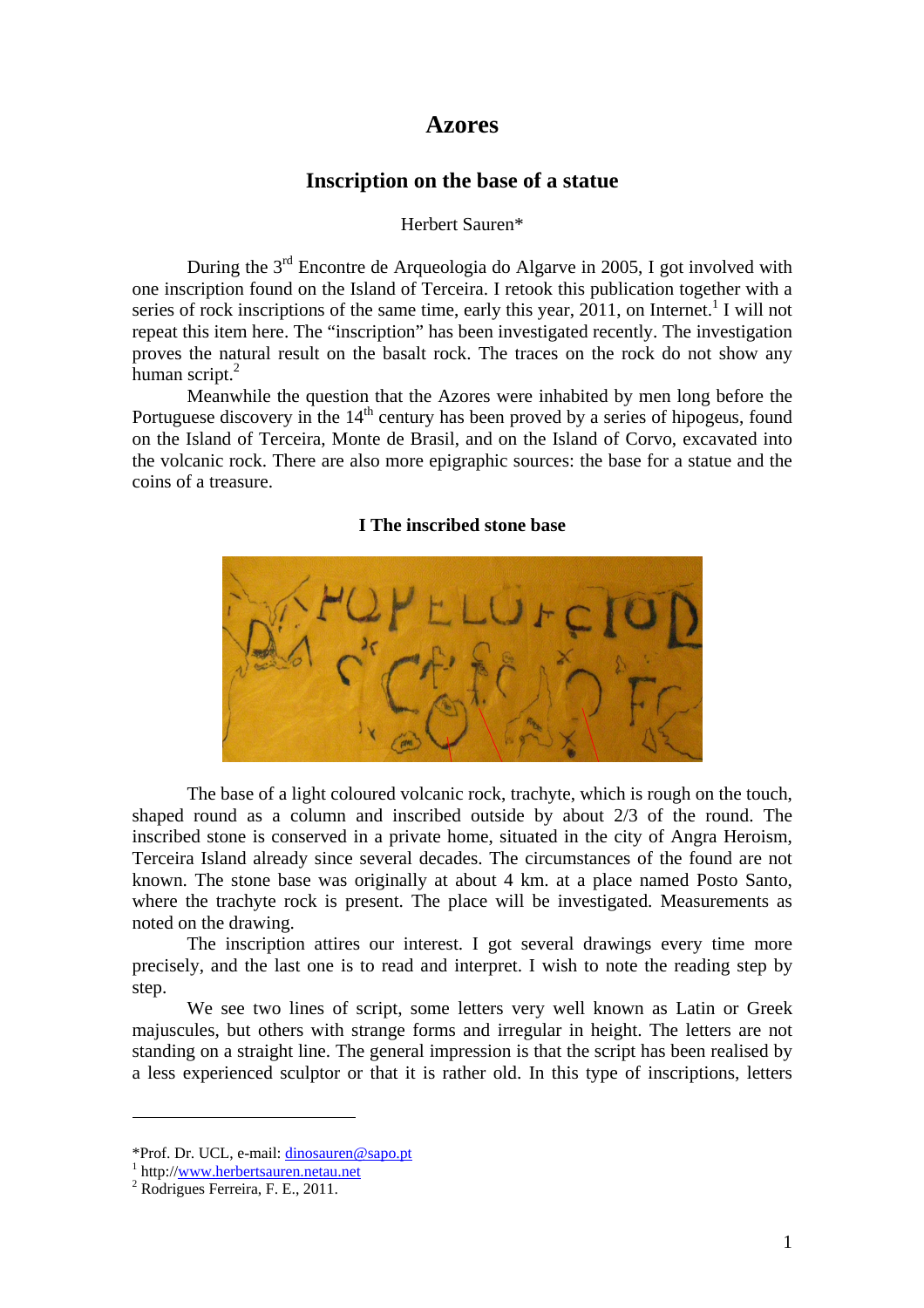from more than one writing system are used, and regularly words from several languages may appear. Where to start?

 A base for a statue with the given size was an important monument. The lost statue was also very important. We can guess the statue of a governor, of a king, or of a god.

 The beginning of the inscription is broken. The letter D at the beginning of the second line marks the limit of the inscription at the left side. The last letters of both lines are preserved. The inscription could be read when the reader stood in front of the statue.

### **Transliteration, vocalized fo rm, translation**

## **[OD]ROY ELOFC ION**  D A C C I C OF C

*Odroy Elo'*ō*s 'Ayon / Dacci*ō*s The'os*

### *Odroy, the Lord of the gods, the god of the Dacians.*

 We try to read the second line: D A C C I C, \**Daccios / Dacci*ō*s.* The letter transcribed as C, seems to be the old form of the Greek *sigma*, and to read *S.* The ending is shortened, the vowel,  $o / \bar{o}$ , is missing. The letter O, outside the writing line, is to consider as a graffito. We continue, before to determine the sense and the grammatical case of the word.

 At the end of the line we see letters, which resemble to: O F C. The hint of possible Greek letters provokes the guess: Θ Є C, \**theos*, god.

 The missing vowel of the ending seems to be regularly as already attested in the first word. The reading *theos*, god, coincides with the purpose of the base for a statue. The two first letters need more explication.

 The letter, written O without any diacritical stroke to mark the difference between the vowel O and the consonant *theta*, is used generally in Etruscan recent inscriptions and to read always the sound *th*, like the Greek *theta*, or like the emphatic dental of Semitic words in those inscriptions.<sup>3</sup> The soundless *e* of *theos* should not be written, the missing *o* of the ending proves a partly not vocalized inscription.

 The majuscule F and the corresponding sound exist in Latin script and language; the letter does exist in Greek writing as letter for the *spiritus asper*, in an old alphabet inscribed on a vessel.<sup>4</sup> The stem of the letter is shortened, forming an open quadrate, corresponding to the open half circle of the *spiritus asper*. The same alphabet notes the letter of the ancient writing system for *h* using it for the *spiritus levis.* The sound to pronounce between the two vowels of the word *theos*, is equal to the *spiritus asper*.

 Reading the inscriptions of the period around the centuries B.C. and A.D., one will find a constant evolution of the script and nearly always letters from several writing systems are mixed. I refer to the forms of a letter, which indicates in Semitic inscriptions the sound of a laryngeal, *cha*, as north-west Semitic, Hebrew, and Punic

<sup>&</sup>lt;sup>3</sup> H. Sauren, 2011, Cortona.pdf.

<sup>4</sup> H. Sauren, 2011, History of Alpahbets, Greek.pdf.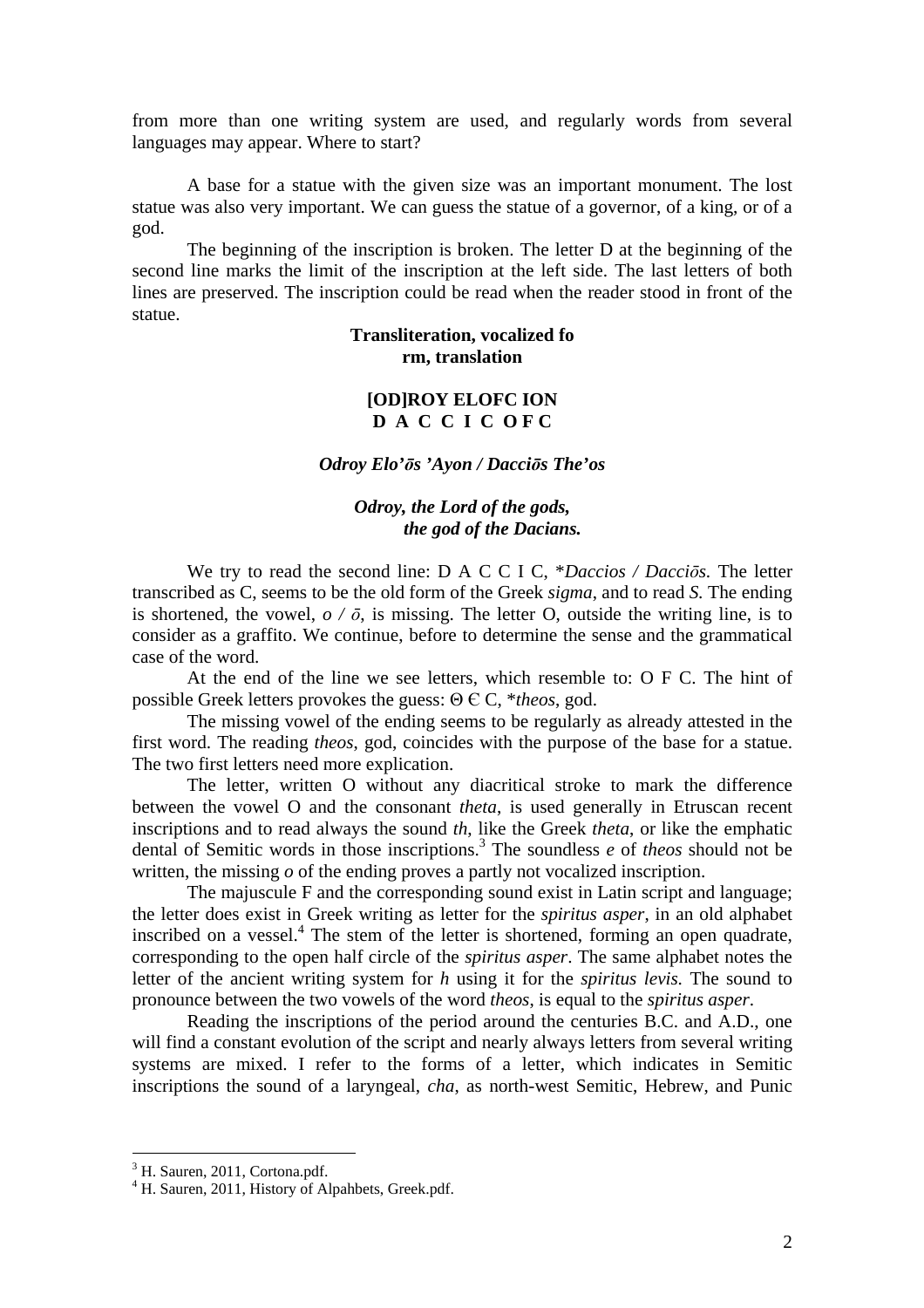*Heth*, and which changed in pronunciation of recent inscription to the sound of the vowel *e*. The form of this letter are in historic evolution in different regions:  $\forall$ ,  $\land$ ,  $\vdash$ .

The last form is attested. I cite the funeral inscription, found at Leco, for a man coming from Sardinia, as example, CH 58, J. Rhys,  $56<sup>5</sup>$  The inscription shows the letter for the words: *FIB* \**hiw*, life, and *ER*, \**(h)err*, free. As the phoneme *cha* was not spoken any more, appears the vowel *e* at the beginning of words.

The inscription shows some other letters similar or identical with the text on the base. But this letter, *cha > e*, stands always at the beginning of a word or of a syllable.

```
CAMINA
IN: CIPODI
EM: UXVII
\cdots 0 \cdots r_{\mathsf{H}} \cdotsIO R AD
VENAFIB ER
UI-TUAVIA
EFT
```
1: *SATANA* \**Santana* 2: *IN :CIPODI*, \**'ay*ā*n : Sar('a)da* 3: *ET : LXVII*, \**(a)et(ate(m))* LXVII 4: *[E : M]O[RT : ]YH*, *\*é mort. Jaz* 5: *IO R AD*, \**a'i r(equiescat) ad(onai)* 6: *VEnAFIB.ER*, \* *ve na h*- $\bar{w}$  (h)err 7: Ū*I TUA VIA*, \**va tua via* 8: *EYT*, \**hiyat* Santana, le seigneur Sarde, à l'âge de 67 (ans), est mort. Il gît ici. Qu'il se repose dans le Seigneur. Et dans sa vie, il était un homme libre. Que ton chemin aille vers la vie.

The form of the letter is also attested for the sound  $k / c$ , e. g.: in the word: cadem, the (coins) fell, Cabeça das Fráguas, line 6.<sup>6</sup> The evolution of this letter, derived from the former,  $\forall$ , is:  $\Diamond$ , inverted:  $\Diamond$ , and in upright position:  $\Box$ .

<sup>&</sup>lt;sup>5</sup> H. Sauren, 2010, Suisse.pdf.

<sup>&</sup>lt;sup>6</sup> H. Sauren, 2007, 156, cf. : Schattner, Th. G., Correia Santos, M. J., 2010, where the authors continue with the wrong interpretation of the inscription.

Double consonants are rare in ancient inscriptions. The repetition of the double *ss*, USSEAM, *they used*, ICCONA, \**isso não*, this not, port., and LAS\*2S <sup>2</sup>O, \**l*ā *<i>sso*, not this, sémitic, port., is intentional and a hint to Septimus Severus, about 200 A.D.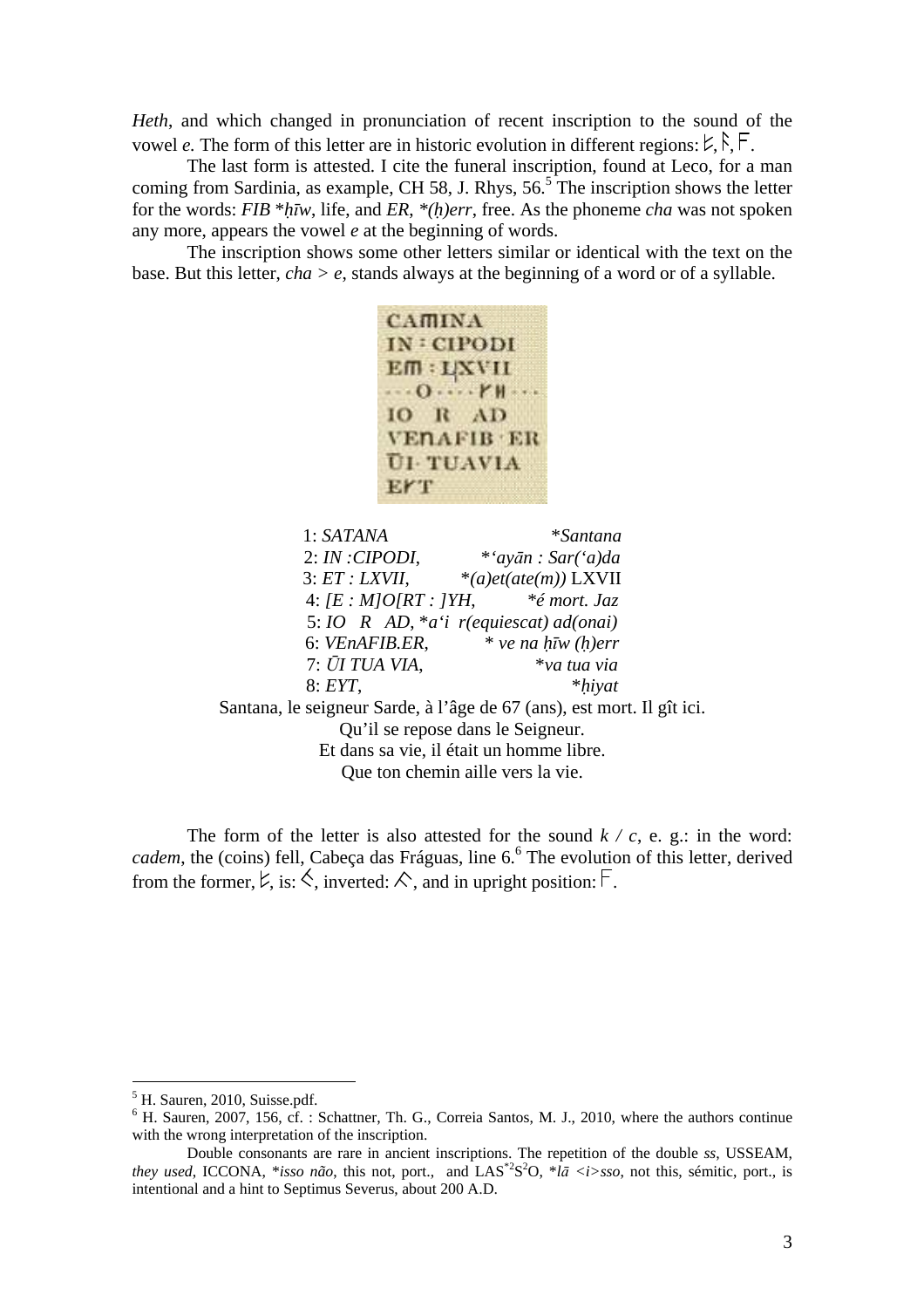

The guttural, velar, sound serves like the hiatus to separate vowels. We could transcribe and reconstitute the pronunciation as follows: O F C, \**th*  $k^2 C >$  *the*<sup>'</sup>*os*, > *theos*, god.

Whatever the evolution and the use of the letter on the base might be, the reading of the vowel *e*, the Greek *e-psilon* and the following ending is to postulate. The parallel with the first line will confirm the reading.

 The complete reading of the second line is: *Dacci*ō*s theos*, the god of the Dacians. The grammatical construction shows an inversed genitive construction, genitive pl. followed by the determined word. It is an epithet of the god.

 The three letters at the end of the first line show: I O N. The form of the last letter seems to be difficult. The form of the letter is closer to the recent Etruscan writing, , than to the Greek and Latin majuscules. The letter *n* shows different forms at the end of words in some writing systems. The letter *n* follows the letter *l* in several ancient alphabets; *m* is the following letter marked by a diacritical stroke. We can read the Latin majuscule L and the diacritical stroke to mark the following letter in the used alphabet.

To read: ION > EON, brings a perfect parallel to *theos*, god. The English Oxford dictionary notes:  $EON > AEON$ , and explains: a power existing from eternity, emanation or phase of the supreme god.<sup>7</sup> The word exists in other European languages. The word is of Semitic origin as we will see below. We may translate: the lord.

 Preceding stands: E L O F C, where the letter L shows the form of the Latin majuscule, the sculptor mixed up Greek, Latin, and older letters. The forth letter is damaged and seems to be  $F$  as in the last word of the second line.<sup>8</sup> The parallel with the second line associates the Hebrew word: *el > eloh*ī*m*, god. The Hebrew word shows the plural form and the singular is: \*'*ilah*, >  $ela(h)$ .'*ILH*.<sup>9</sup> If we accept the letter O as the older Semitic *ayin* the pronunciation: *'a*, was spoken. The writing shows the ending of the genitive pl.:  $-\bar{\sigma}$ *s*, as in the second line. The letter F,  $> k$ , as noted above, separates the vowels:  $ela - \bar{a}s > Ela' \bar{a}s > Elo' \bar{a}s$ , the gods. Cf. annex.

 The complete translation marks another epithet of the god, whose statue was placed on the base, he was the most powerful, the supreme god, following the belief of the people of the Dacians: *Elo'*ō*s e*ō*n*, the lord of the gods.

 The language is neither Greek nor Latin, nor Semitic, even if words from the three linguistic families appear. It is an Indo-European language to judge from the only

 $<sup>7</sup>$  Other modern languages guard the term. The Greek Neo-platonic and Gnostic philosophy explains the</sup> idea. I refer to the excavations at Paphos, Chypre, one of the houses is the "house of the Aion", with the corresponding mosaics.

<sup>8</sup> To read the letter I and the omission of the *h* in *eloh*ī*m* seems also possible.

 $9$  The triliteral root permits to consult, H. Sauren, 2011, Vocabulary for other occurrences.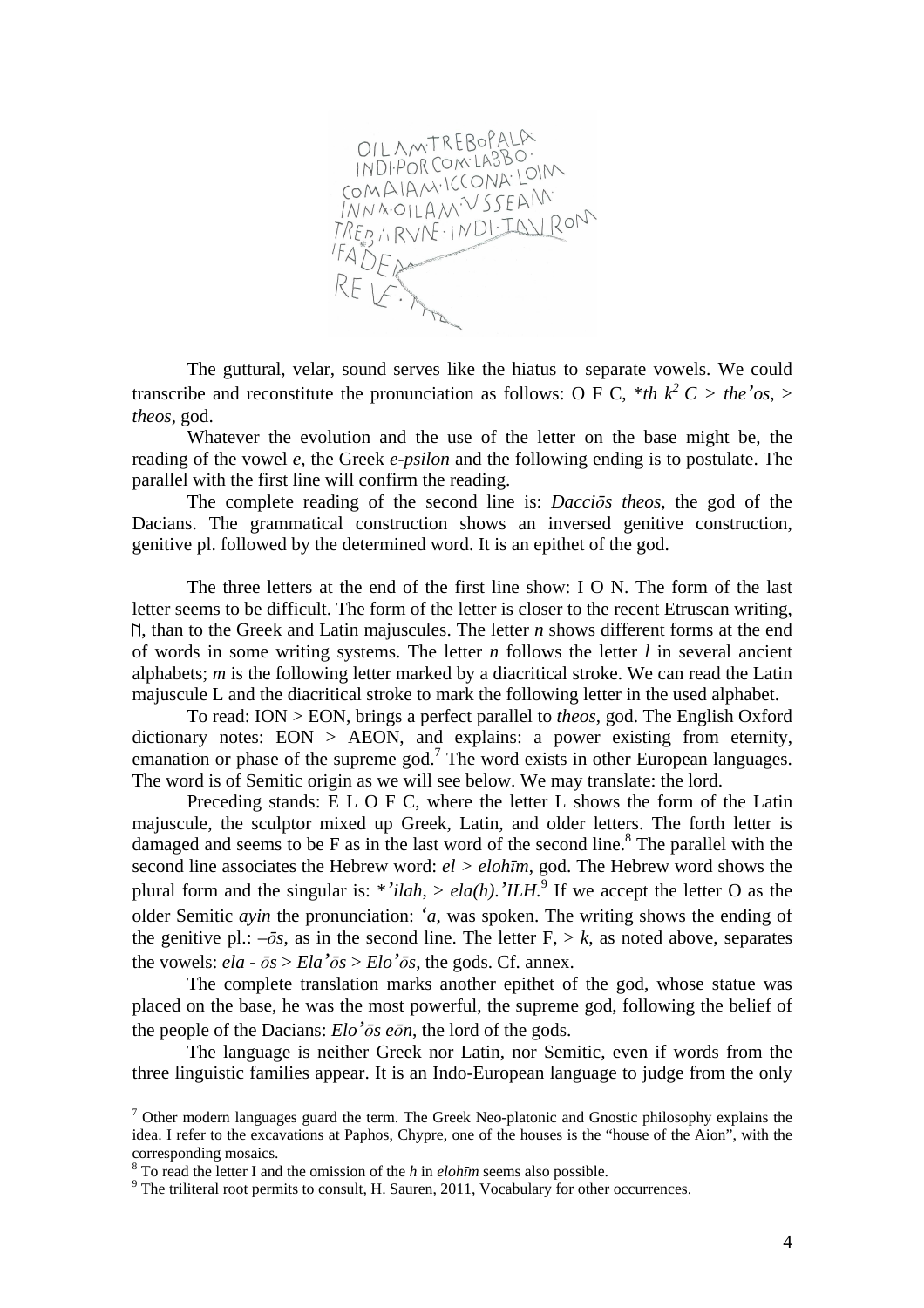attested morpheme of the genitive plural, equal to the old form attested in Latin: *pater famili*ā*s*, father of the families.

 The damaged beginning of the inscription contains the name of the god, cf. below.

## **1 st the epithet.**

 1.1 An inscription has been found at Furtado, Fornos de Aigodres, Portalegre, RAP 596ª, and recently republished by J. de Encarnação, A. Guerra, 2010. There are bathes at this place and the bath was sacred, as many other bath places from the period prove. The inscription stands in Latin majuscules. The text is mainly in Portuguese language. The writing ELONI, \**El '(ay)*ō*n*ī, is parallel to the inscription of the Azores.

# ARASEI COLLOVESEI CAIELONI COSIGO<sup>10</sup>

\**aras aí colocas aí que aí El '(ay)*ō*n*ī *consigo* 

The altars here, you depose them here, because here is the god of the gods with you.

 1.2 J. 11.1 is a funeral stela found at Tavilhão, in the township of Almodôvar, Beja, measurements: 82 x 39/ 20 x 13 cm. The inscription shows the ancient writing system used from the Near East up to the Azores. The date seems to be rather recent; about 150 to 130 B.C., because of the form of the stone to cover the tomb. The title of the dead chief is mentioned as *' g a*, \**waga*, chief of a tribe. *WGH.* The genitive construction notes the Lord of the Lords as the supreme god of the people. A tetragram below the inscription notes that this god was the *ADAN*, \*'*adān*, > '*adōn*, the lord, a northwest, a Semitic, Hebrew, word for god. *'ADN.* I cite the conventional phrase at the end of the inscription. Evident that whole the inscription is readable.

 $10$  The cited authors, known as Portuguese Latinist scholars, add: "So far interpretated as : aras ei Collovesei Caieloni Cosigo."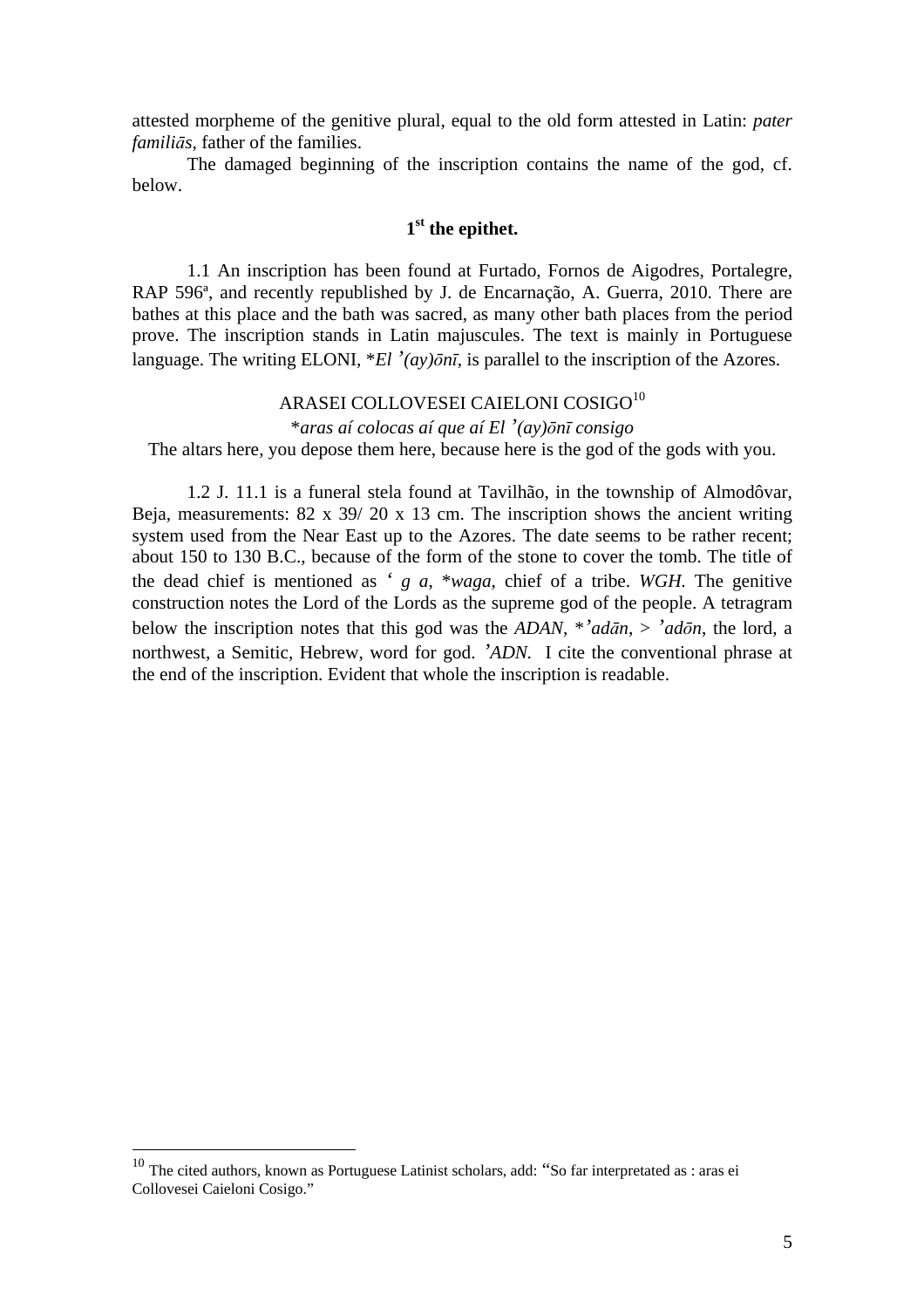

 *r h n 2 a n š<sup>2</sup> a 2 n m m*, \**'*ā*r hanna 'ay*ō*n ša 'ay*ō*n*ī*m* I will see the grace of the lord of all gods.

1.3 J. 16.2, found at Fonte Santa, Ourique, is older and reused during the 2<sup>nd</sup> century B.C. The stela guards the same invocation of god in the first of several conventional phrases: a [r a n a]  $\check{s}^2$  a<sup>2</sup> ' {n} a<sup>2</sup> ' n m, \*'ār 'ana ša 'ay'ān 'ay'ānīm, I will see the subside of the lord of the lords.

 1.4 We may add F. 6.1 de Pujol de Castellon, *m r l m*, \**mara' 'el(oh)*ī*m*, the lord of the gods. An invocation of god attested also at Hatra, Syria.<sup>11</sup>

 The documents prove the evolution of religious thinking from polytheism to monolatrism and finally to monotheism. This theological and philosophical evolution is not bound to one ethnic group. The idea spreads out and the evolution is common at all cultures around the Mediterranean Sea. The evolution took a long time, and also the documents from Portugal are from more than one century. The documents prove the common Mediterranean culture of the people. Who erected the statue of their god on the Island of the Azores?

 The article or the plural as upgrade form are used to determine the only and highest god, as Allah, \**al– 'ilah*, the god, *eloh*ī*m*, the god. An adjective can be used, as for the goddess of Viseu, or the Roman god Jupiter.<sup>12</sup> An inscription of Barracos, Beja, notes Astarte saying that "there is no goddess than the goddess", the formula used for Allah in Islamic religion.

<sup>&</sup>lt;sup>11</sup> H. Sauren, 2004, 209, J. Hoftijzer, 693.

<sup>&</sup>lt;sup>12</sup> H. Sauren, 2011, Palaeohispanica 9 Rev (2).pdf, L. Fernandes da Silva, et aliii, Palhisp. 9, 2009, 143-155.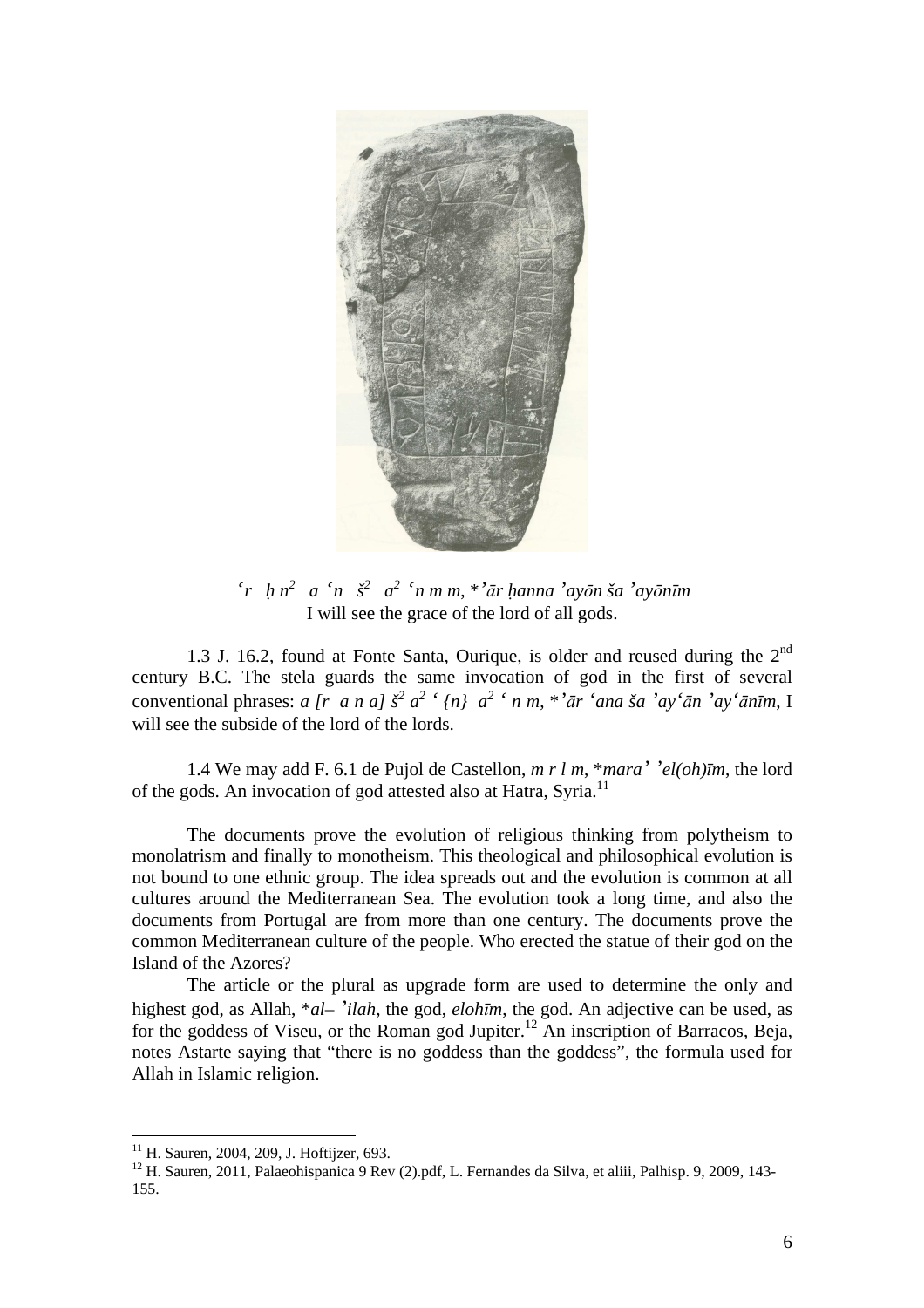It might be that the older mainly astral cult, where stars and planets were considered as gods, needed a hierarchic, spiritual, and logical order. The "logos" of neoplatonic philosophy got form, cf. the "logos" at the beginning of the gospel of St. John. The divulgation of the idea determines the time of the inscription.

## $2<sup>nd</sup>$  the people

 The name in the second line is the name of the people venerating and worshipping the god on the statue: Dassi-os, in Latin documents: Dacicos, the Dacians.



 The Dacians were people living at the mouth of the Danube. The people are known by the Greek historiographer Herodotus. During the second century B.C., they tried to unify the country. About 50 B.C., they conquer the Boyars of Pannonia in the west, reached the Adriatic Sea, and became a danger for Rome. History reports a war of Rom against the Dacians in 85 – 86 A.D. The Emperor Hadrian used the Dacians men to construct the wall in Britain. The homeland at the Danube was a Roman province at the time of Septimus Severus, 193-211 A.D. People from the same region are attested as workers, specialized in mining the copper ore, in Britain and elsewhere.

It seems rather enigmatic to see the Dacians on the Azores. But just at this point the inscription is sure. We do know nothing about the date of the arrival of the Dacians; it could be before or after the mentioned war.

 To know more about the time, when Dacians arrived at the Azores, the first questions would be: why engaged the Romans the war? What was their interest, what was the *casus belli*? The Romans employed a big army, which proves the importance and the danger for Rome. There is no documentation, but piracy of the Dacians could be the reason. Piracy on the Mediterranean Sea is old, and already attested by a letter from Ugarit about 1200 B.C. Rome needed the free and safe trade from colonies in the Near East. Piracy on the Black Sea on the Aegean, on the Adriatic and the Mediterranean Sea could not be tolerated. If this suggestion is right, we learn the Dacians as navigators, they could reach the Azores, they were later needed for the routes on sea between Britain and Rome. To capture the copper ore coming from Britain could bring richness on the Azores.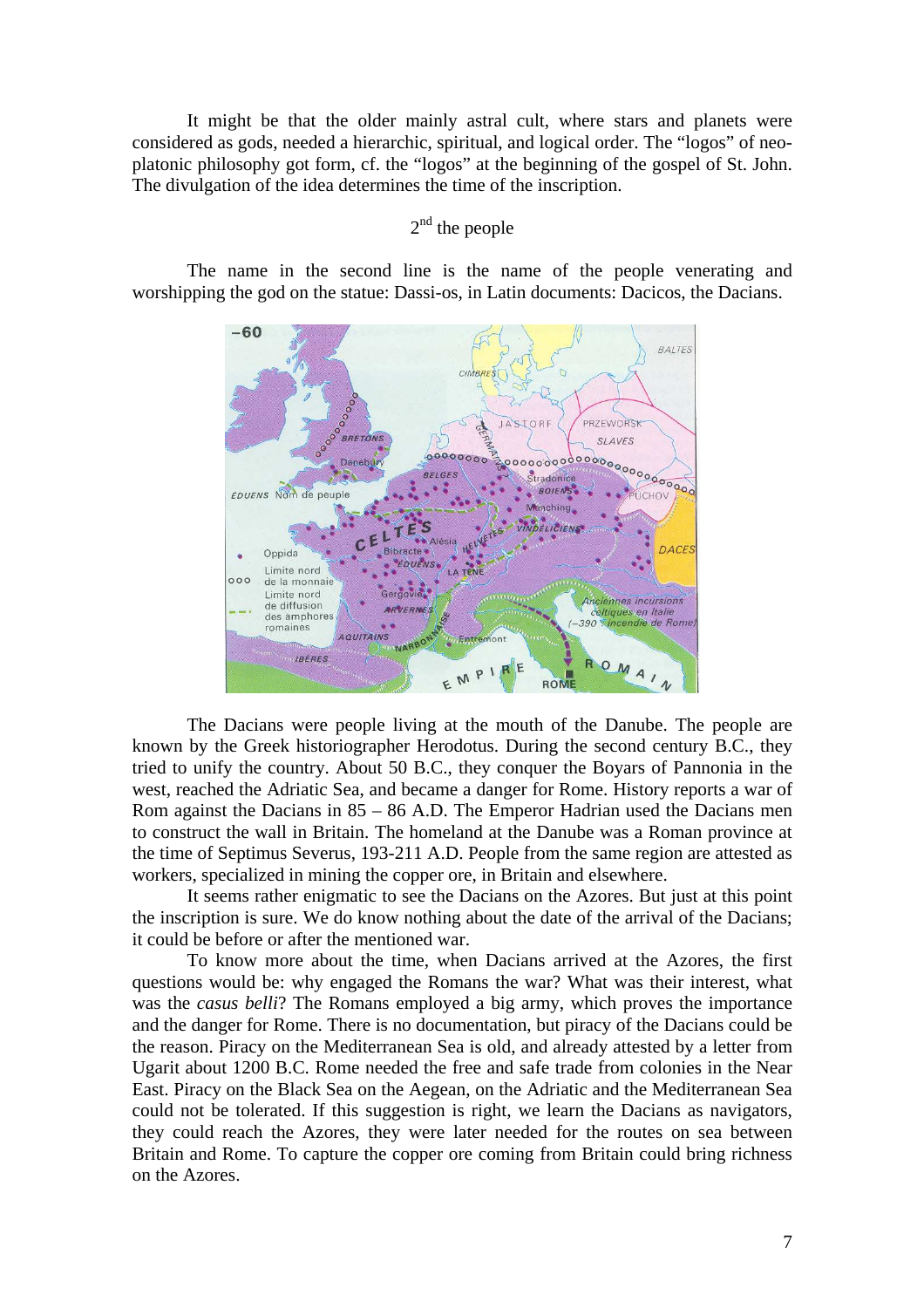The distance from the continent to the archipelagos of the Azores is no impediment. The distance from the Near East to the Iberian Peninsula is three times more and used during whole the first millennium B.C. The parallel of the later Normans at the coasts of Italy can be cited. The Vikings realised much longer passages on sea.



A monument in Britain showing a Dacian horse man

## 3<sup>rd</sup> The name of the god

 The name of god at the beginning of the first line is not yet explained. If the people were really the Dacians, documents should show the name of their god, and the name should permit the restore the full reading at the beginning of the inscription.

 The "*Res gestae*" of the time of the Emperor Augustus, notes some hints. The Latin term "gestae" is used for historic and legendary stories conserved during centuries by oral tradition. They count the history by the mouth of the people. The "gestae" of the Dacians tell us, that there was a kingdom during the fifth to the third century B.C. named probably by the name of the first king: ODRI-S.<sup>13</sup>

 The inscription on the base notes: [O D]R O Y. The first letter is lost, from the letter D, traces are visible. We have to suppress the Latin ending, and the name of the god on the statue can be restored exactly by the name of the legendary king. That the name of the first king, of the kingdom, became later the name of the god of the people is often attested, e.g.: Aion, the word for god, and the title of many chiefs of the people. Recently the stela of Mesas de Castelinho, names the dead chief: "the lord of the people of the lords.<sup>14</sup> We could cite Assur, as god, people and land, the names of the 12 sons of Jacob and the tribes of Israel. The name of the god and the name of the people on the base confirm each other.

 I have to add that the documentation from the Dacians in Britain do not show any name of their native gods. Scholars think even that the religion was without anthropomorphic representations of their gods and some declare the religion of the Dacians as aniconic, without figural representations.

<sup>&</sup>lt;sup>13</sup> The Wikipedia source translated from Portuguese, the only one, which was available to me, notes: Odrísio as name of the kingdom.

 $14$  H. Sauren, 2011, Palaeohispanica 9 Rev (4).pdf.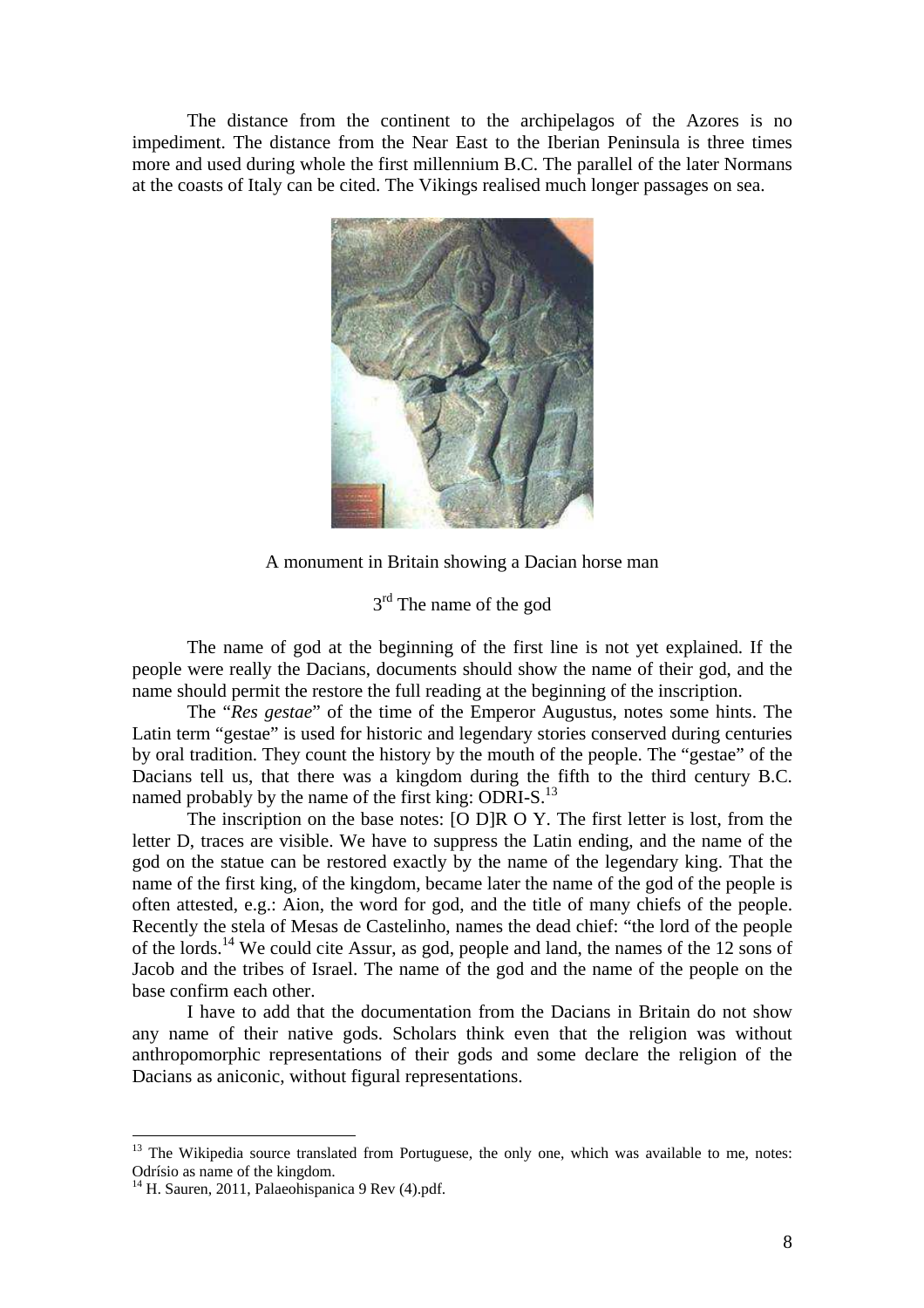#### **Annex**

 The wisdom of Salomon declares already that there is nothing new under the Sun. The use of the letter F for the *spiritus asper* in Greek inscriptions could not be the first attestation. I got meanwhile some more evidences.

1<sup>st</sup> A vase guarded in the National museum of Athens is inscribed with two alphabetic lists between the handles. One side notes the Greek alphabet with 24 letters. The other side adds the letter F without stem:  $\Box$ , and the letter  $h : \mathbb{Y}$ , to use in Greek inscriptions for the *spiritus asper* and the *spiritus lenis* respectively. The alphabets are to date about the sixth century B. C. The origin of the letters and its forms is much older and attested in the South of Palestine during the last half of the  $2<sup>nd</sup>$  millennium.

 Both letters are attested on the ostracon of Isbeth Sartah. This text contains an alphabetic list, line 5, phonetic explications for some letters, line 1, and advices to write the Semitic languages with the alphabetic script, line 2-4. The date of the alphabet can be estimated about 1300 B. C. Other documents of the same region note the same letters.

> / N.º 12, Sartah, n.º 14, Walaida, n.º 25, « *yt'»*.  $\forall$  / N.º 12, Sartah, n.º 49, Ajjul, n.º 50, Akko, n.º 51, Mirsim.

 The pronunciation of the letter F is in these inscriptions the Semitic laryngeal: *h*, *cha*, *heth*, which was pronounced in some regions as  $k\hat{a}$ , e. g.: in Portugal,  $2^{nd}$  century A.D. by the cited inscription of the Cabeço das Fragoas*.* The pronunciation of the letter *h* is another softer laryngeal. Both phonemes are not used in Greek language and could therefore serve to indicate the correct pronouncing of vowels, meanly at the beginning of words and syllables. H. Sauren, 2011, History of Alphabets, Greek.

2<sup>nd</sup> Greek poems note the ethnic term: Achaeans, written: 'Αχαι<sup>γ</sup>a, \*'achai'a, 'Aχαι Foi, \*'achai'oi, A-ka-wi-ja-de, \*agai'ata, and the relationship with the Ahhiyawa,\**'achai'a*, of the Hittite documents has been made. The Hittite documents determine the date in the  $13<sup>th</sup>$  century B. C.

The suppression of the consonant  $w$ , at the beginning of words and syllables is attested in several regions and languages. The letter *y* serves also sometimes to indicate the pronouncing of the vowel at the beginning of syllables, a pronouncing like the Semitic consonant *alif*, or like germ.: *aber*, e. g. in Etruscan texts.

Many publications point out that the town of the king Alexander of Wilusha, was Ilion, the famous town of the Homeric Epic, the Iliad's. Other authors try to link Wilusha with Milet, a powerful kingdom at the Aegean Sea. The different pronouncing *cha – ka*/*ga*, permits to identify the people of Ahhiyawa with the Aegean population, called the Achaeans. J. M. González Salazar, 2005, 337-338, and note 42.